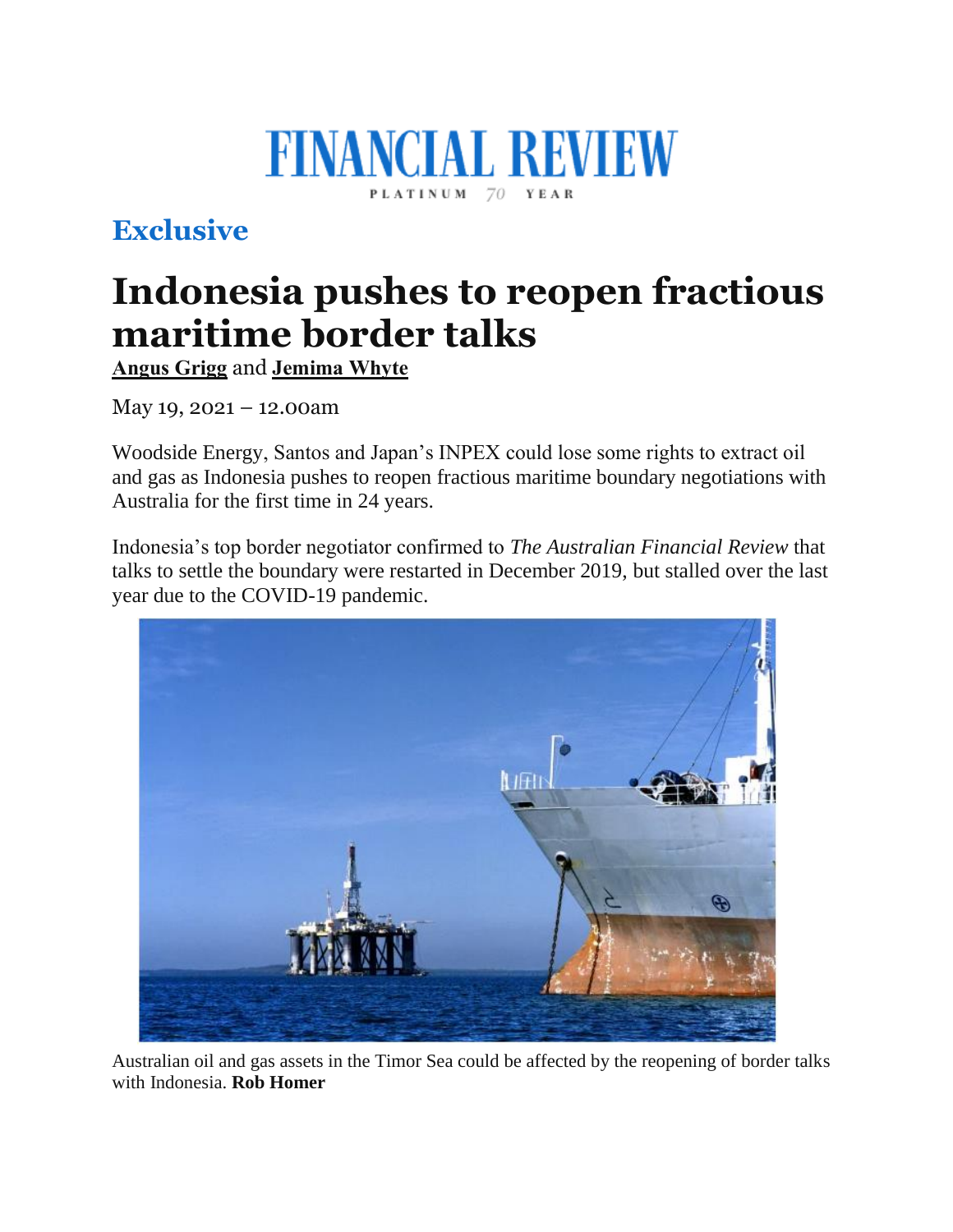Any newly drawn boundaries could potentially extend Indonesia's maritime territory and give it some rights over Woodside's yet-to-be-developed Greater Sunrise fields, along with licences owned by the Thai national oil company PTTEP and Italian giant Eni.

Australia and Indonesia agreed on the so-called Perth Treaty in 1997 but this was never ratified and in recent years it has often been speculated Jakarta would seek to renegotiate the deal.

″Some revisions on the existing text [of the Perth Treaty] are required before the two countries ratify it," said Damos Dumoli Agusman, Director General for International Law and Treaties at the Indonesian Ministry of Foreign Affairs.

Mr Agusman visited Canberra in December 2019 to restart the border talks.

A spokesman for the Department of Foreign Affairs and Trade said some "technical amendments" to the 1997 Perth Treaty were required following the maritime boundary with [Timor-Leste](https://www.dfat.gov.au/geo/timor-leste/australias-maritime-arrangements-with-timor-leste) being settled in 2018.

The spokesman said any Australian boundary settlement with Jakarta would need to come after Timor-Leste and Indonesia finalised their own maritime agreement.

DFAT previously played down the need to change the maritime boundary with Indonesia after boundary talks with Timor-Leste were concluded.

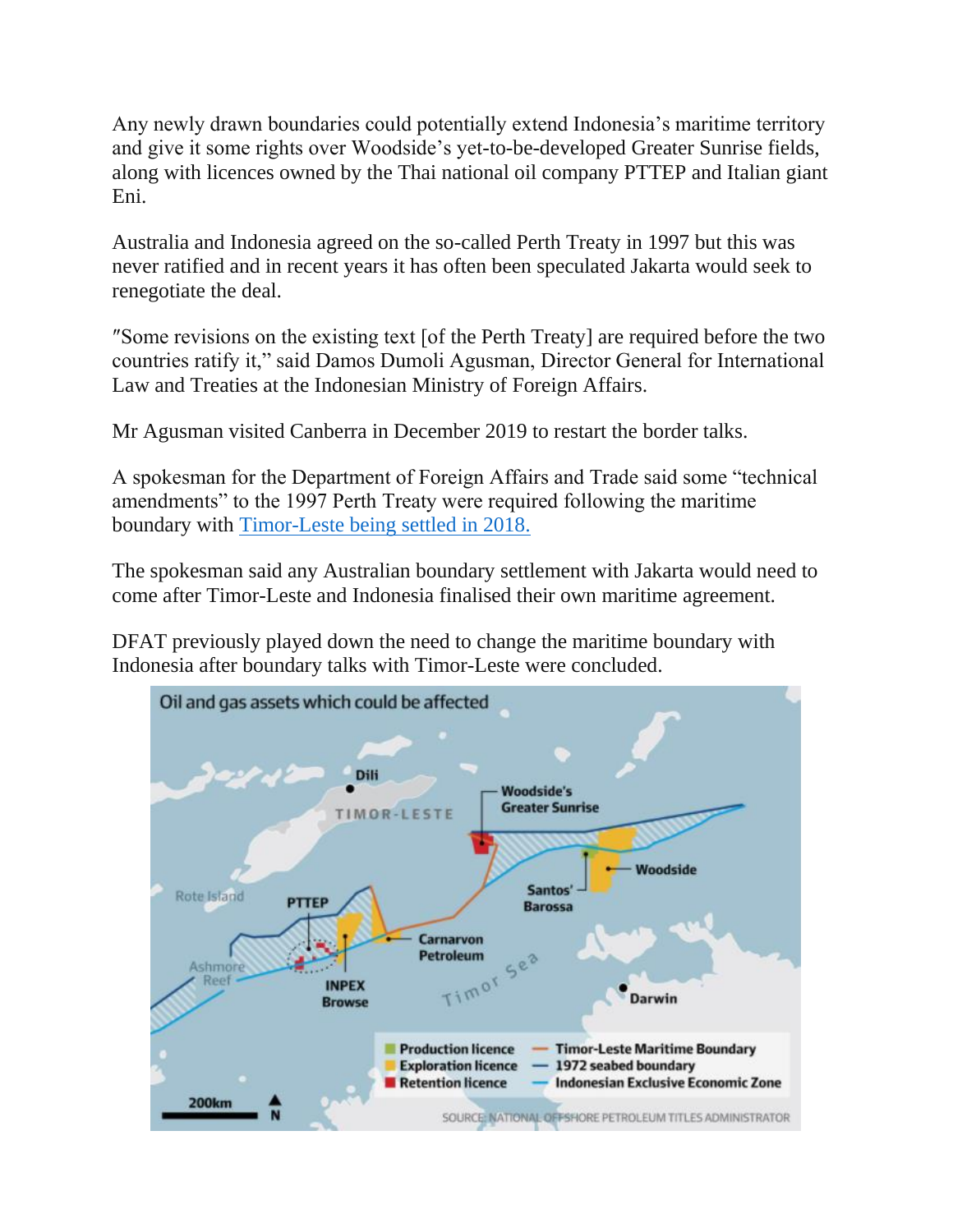That settlement with Timor-Leste saw the Australian border pushed around 100km south to the medium line between the two countries, rather than the previously accepted practice of drawing the border where Australia's continental shelf finished.

Professor Donald Rothwell, a law of the sea expert from the Australian National University, said once the boundary between Timor-Leste and Australia was settled in 2018 it was highly likely Jakarta would seek to reopen negotiations with Canberra under the same principles.

"Australia's seabed lines are currently much further to the north than they would be under any modern maritime boundary practices," he said.

Professor Rothwell said there was "potential for this to become a flashpoint issue" in the bilateral relationship as both sides had "significant commercial interests at stake".

He said Australia had made significant concessions to Timor-Leste and Indonesia would be justified to press Canberra for equivalent terms.

Australia moved to settle its maritime boundary with Timor-Leste after years of hostility and at a time when Canberra was highly critical of China refusing to follow international law over disputed islands in the South China Sea.

"We could no longer live with our own hypocrisy," one DFAT official said.

If the Australian seabed is moved south, as forecast, part of Santos's \$US3.6 billion (\$4.6 billion) investment in the Barossa oil and gas fields could move into Indonesian territory.

Santos gave the green light in March this year to the project that will feed its Darwin LNG plant. A small portion of the Barossa project lies north of the likely boundary line if negotiations follow the model used in settling the Timor-Leste maritime border.

Portions of exploration permits issued to Woodside and Japan's INPEX also lie north of the line, as does a retention licence owned by the Thai national oil company PTTEP.

Woodside and Santos declined to comment.

Mr Agusman did not elaborate on what "revisions" were required for the Perth Treaty to be ratified, but an academic at one of Indonesia's top universities said negotiations should go beyond the technical adjustments favoured by Australia.